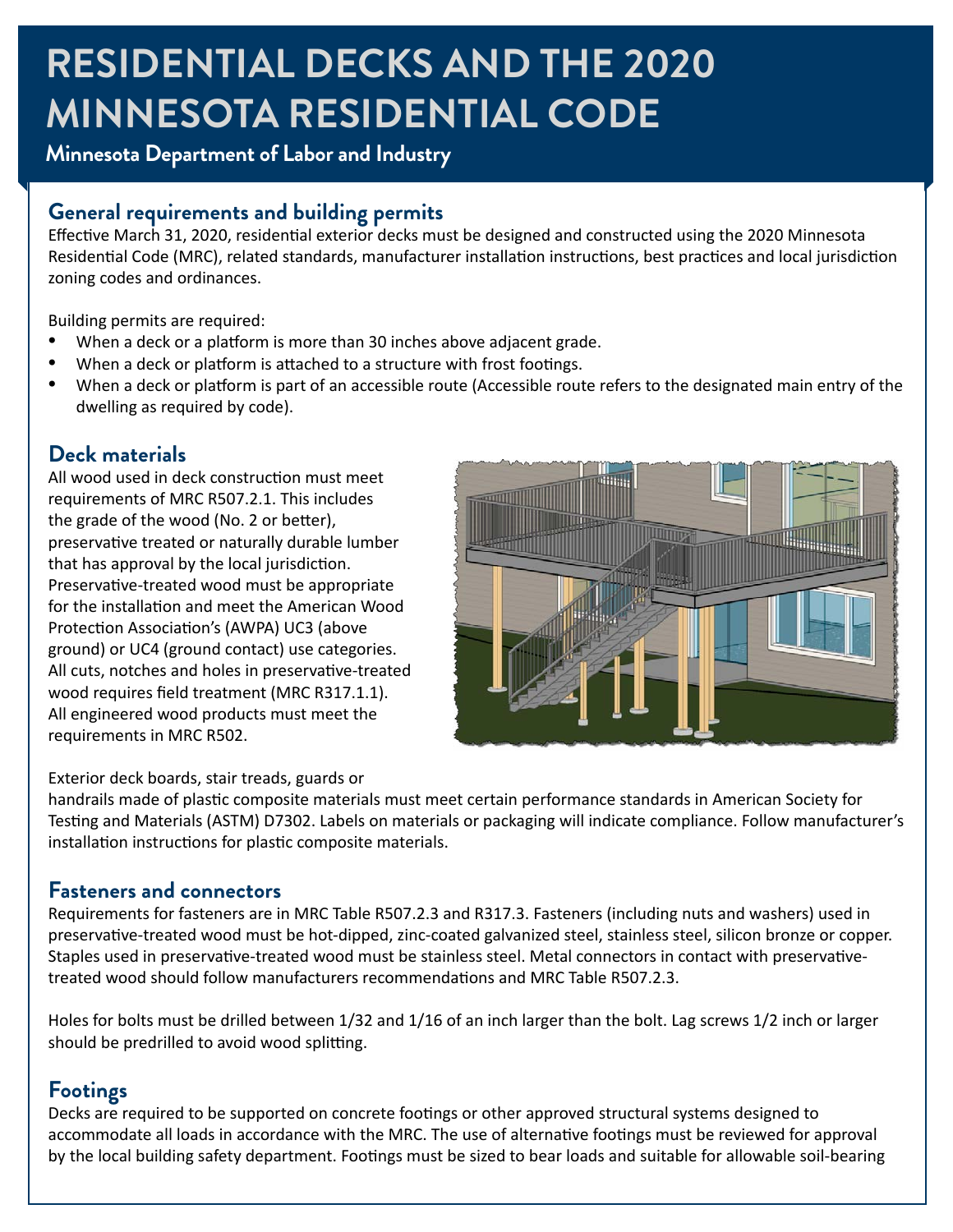pressure (MRC Table R401.4.1). The minimum depths of footings must be either 5'-0" (Zone 1) or 3'-6" (Zone 2). Refer to Minnesota Rules 1303.1600 for the counties included in each zone.

#### **Deck posts**

Deck post sizing requirements are in MRC Table R507.4 and are limited to single-level wood-framed decks when sizing the decks other structural components with MRC Table R507.5. The height of the post shown in MRC Table R507.4 is measured from the underside of the beam to the top of the footing. Deck posts are based on using a 40 psf live load for structural member size calculations. Metal connectors must be provided at the top and bottom of posts for lateral restraint.

#### **Beams**

Allowable deck beam span lengths can be determined in MRC Table R507.5. Examples of the flush beams and dropped beams can be seen in the examples shown. Measurements of deck beam lengths need to be from center of post to center of post. The spans used in the table are based on a live load of 40 psf, a dead load of 10 psf, supporting deck joists from one side only and the beam depth must be greater than or equal to the joist depth when using a flush beam configuration. Beam plies shall be fastened with two rows of 10d (3-inch x 0.128-inch) nails or approved fasteners a minimum of 16 inches on center. Beams are allowed to cantilever up to one-fourth of their allowable span at each end.

Ends of beams used in splices must have a minimum of 1-1/2 inches of bearing on wood and 3 inches on concrete.



Multiple-span beams must have full bearing on posts (MRC Figures R507.5.1(1) and R507.5.1(2)). Those figures also show beam-to-post connections with metal connector plates and bolts and nuts configurations that are required by MRC R507.5.2.

#### **Joists**

Allowable spans for joists are in MRC Table 507.6. The live load used in the table is 40 psf and a dead load of 10 psf. The maximum cantilever length is determined by the lesser of one-fourth of the joist span or the maximum cantilever length shown in MRC Table 507.6. Joist spacing is limited by the span rating of the decking being used, see MRC Table R507.7.

Deck joists require a minimum of 1-1/2 inches of bearing on wood and 3 inches on concrete. Joist bearing on top of a single-ply beam or ledger shall be attached by a mechanical connector. Use the fastener schedule (MRC Table R602.3(1)) for fastening joists to a multiple-ply beam. Use an approved joist hanger for joist framing into the side of a beam or ledger board.

Where joist hangers or blocking are used, 60-percent of the joist depth must be restrained. If a rim joist is being used, not fewer than three 10d (3-inch x 0.128-inch) nails or three No. 10x 3-inch-long wood screws are required.